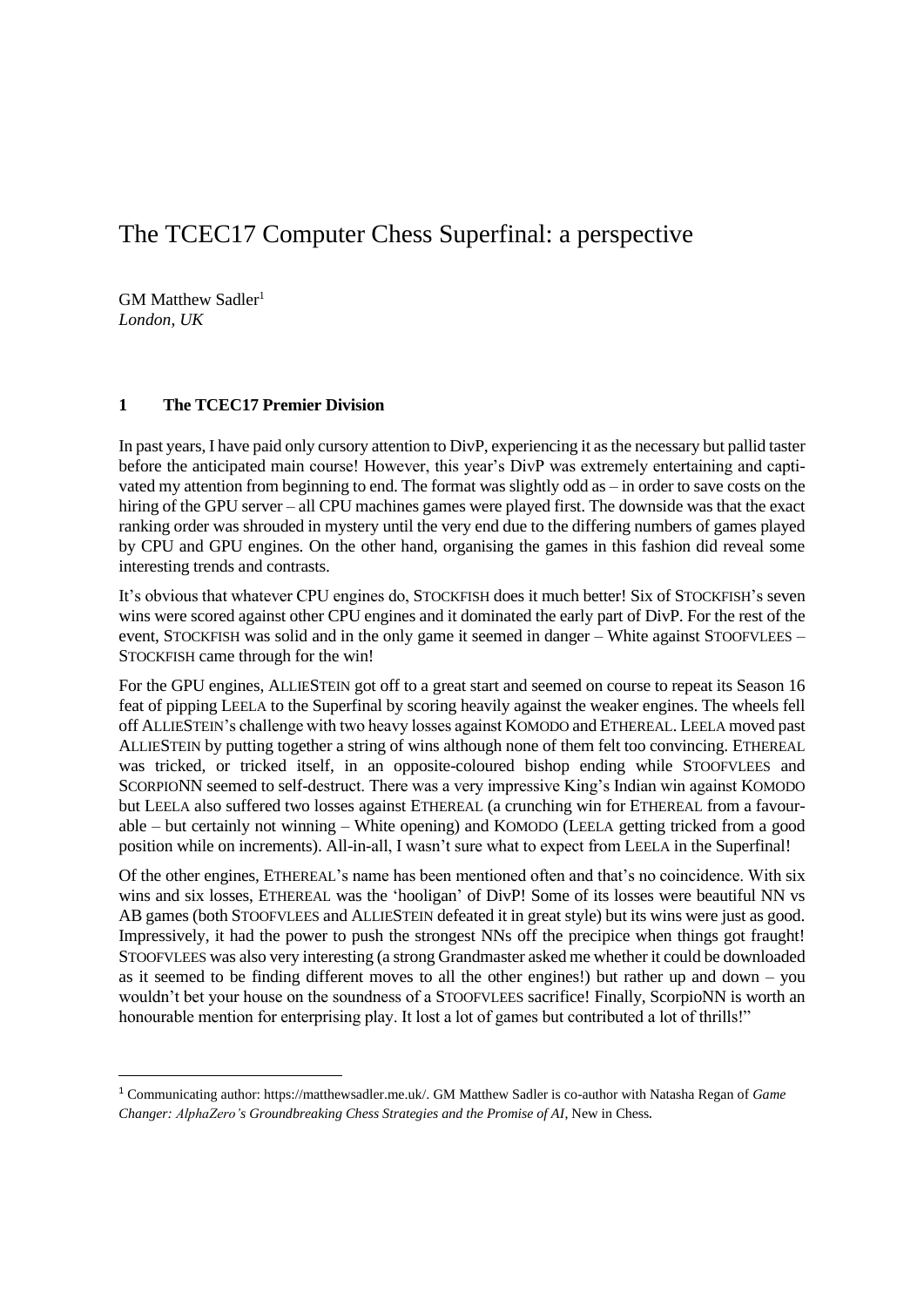## **2 The TCEC17 Superfinal**

I have been watching the TCEC Superfinal since Season 11 (STOCKFISH against HOUDINI) which makes me a young colt compared to most of the TCEC chat participants! In my experience at least, I have never witnessed such an interesting set of Superfinal games as these. Every single game had moments of deep chess interest, quite apart from the drama of the games themselves.

In general, although the engines are extremely close in playing strength, LEELA simply has more positions in which it can hurt STOCKFISH with the white pieces. Any structure resembling a King's Indian, Benoni or French is likely to be an excruciating experience for STOCKFISH. By contrast, apart from Open Sicilians where STOCKFISH is a complete assassin, LEELA defended a wide range of positions quite excellently even – quite shockingly – deservedly winning the mini-matches in the fairly random Trexler and Dragon! LEELA's defensive method seemed to be a mixture of extreme activity combined with a subtle appreciation of fortresses; by contrast, STOCKFISH's attritional defence – normally so difficult to break – was found wanting in many games. I also felt that LEELA had improved greatly when short of time: despite a couple of accidents, LEELA generally played securely on increments and brought home a number of wins despite time shortage.

A word about Jeroen Noomen's opening selections for the Superfinal which always attract a lot of comments – excellent! Both engines had ample opportunity to display their biggest strengths and this was reflected in the number of decisive games and the excitement level of many of the drawn games. I think the character of each engine emerged very clearly as a result of these opening choices and this certainly played a role in attracting – and keeping – viewers during the entire Superfinal. A viewer asked me "is it wrong that I'm finding this match more exciting than the last human world championship (until the rapid-play games)?" I replied that it was all about great chess, and with such different styles clashing it's easy to have a strong opinion about who you want to win! All the key ingredients are there for good watching - fun! (and disappointment, elation and tension). A big thanks to all the TCEC volunteers who make this wonderful event possible and long may it continue! Now…for the games!

Game 1. The Superfinal started with two games with a 1-ply opening book. Game 1 was an uneventful draw on the face of it but featured a stunning moment in the opening that also awed the Chess24 commentary team of Jan Gustafsson, Laurent Fressinet, Peter Heine Nielsen and Anish Giri.

**13...h5**, Fig. 1a. I can understand such a move when it is played on the board, but I doubt I would (dare) think of it myself! Black is a pawn up but has king safety issues (the kingside is out of bounds) while the rook on h8 is oppressed by the pressure of the white rook on the h7-pawn. 13...h5 returns the pawn and neutralises any White hope for a long-term initiative.

**14.Rxh5**. 14.Bxh5 puts the light-squared bishop into a pin on the h-file. **14...Rxh5 15.Bxh5 Qe7**. With the h-file pressure gone, Black could even choose to place the king on g7 via f8. The exchange of rooks reduces White's active potential while the Bh5 will need to be redeployed as well.

**16.Nb3 c6 17.c4 dxc4 18.Rxc4 Bd7 19.Na5 0–0–0 20.Qb1 Be8 21.Bf3 Qc7 22.Qb4 Qb6** and Black was comfortable.

**Games 3 and 4.** The first of an astonishing seven pairs in which White was victorious in both games. This first set was a microcosm of the whole match: STOCKFISH mates and LEELA grinds. In those seven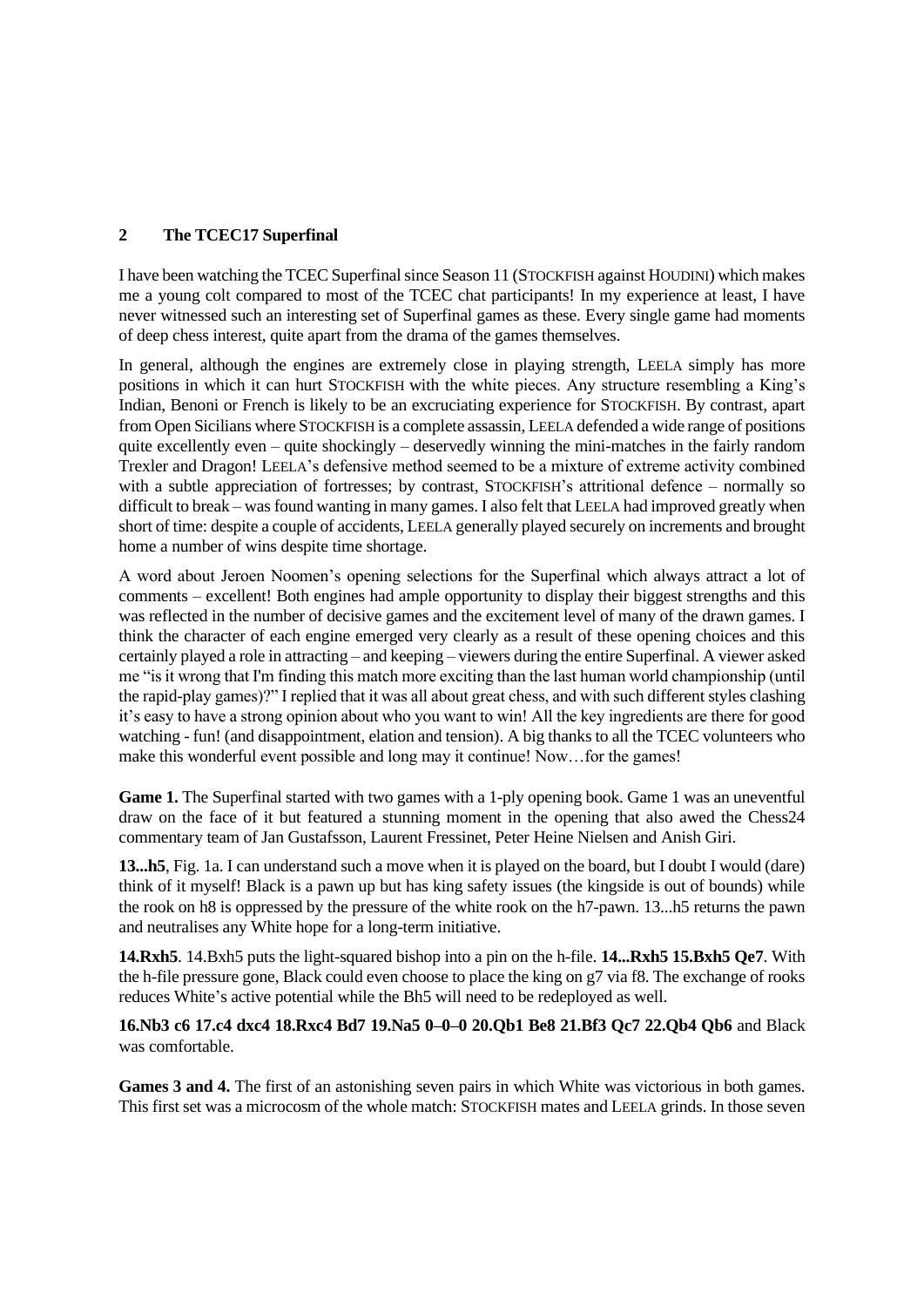decisive pairs (games 3-4, 27-28, 33-34, 43-44, 83-84, 87-88 and 93-94) STOCKFISH took an average of 62 moves to win while LEELA took 134 moves!

Game 3, St-LC0, 20...Rbc8, Fig. 1b. In the chess24 broadcast, Peter Heine Nielsen expressed his amazement at STOCKFISH's evaluation of  $+1.89$  (signifying an almost decisive advantage). Not that we doubt STOCKFISH's evaluation, but for players brought up on the Karpov-Kasparov clashes in such Scheveningen structures, it's astonishing to think that such a position might simply be bad for Black! You'll note also the white pawn on h6! STOCKFISH made use of this ALPHAZERO/NN strategy on many occasions during the match.

**21.Bh3 Qb7 22.Na2 a5 23.Nc3 Rb8 24.b4 axb4 25.axb4 Rfc8 26.f5 Ne5 27.fxg6 fxg6 28.Bf4 Rf8 29.Qd4 Qc7 30.Nd5**. After some queenside manoeuvring that I don't understand too well, STOCKFISH opens the f-file and exploits the mate threats on g7 created by the pawn on h6. Easy! **30...exd5 31.Bxd7 Qxd7 32.Qxd5+ Nf7 33.Qd4 Bf6 34.Qxf6 Ne5 35.Qg7+ Qxg7 36.hxg7 Rfe8 37.Bxe5 dxe5 38.Rf8+ Rxf8 39.Rxf8+ Rxf8 40.gxf8Q+ Kxf8 41.Kf1** and the king and pawn ending was easily winning (only White can safely create a passed pawn with c2–c4).



Fig. 1. (a) game 1 (St-LC0) pos. 14w; (b) game 3 pos. 21w; game 6 (c) pos. 22w and (d) 32w; (e) game 7 pos. 10b.

**Game 6**, LC0-St. We moved for the first time to the Mar del Plata variation of the King's Indian – one of the most complex opening variations in modern chess theory. I was extremely impressed with both sides. LEELA reproduced one of the most critical lines and then STOCKFISH found an exceptional method of defence that the engines running on my hardware certainly couldn't reproduce.

**21...g4** as in Fig. 1c. The novelty from STOCKFISH and very logical: hit the pawn on e4 before White defends it with Rc4! **22.fxg4**. It is possible to leave the pawn on g4 but that always makes me nervous! ...g4–g3 exposing White's kingside dark squares is a typical pawn sacrifice in such situations.

**22...Nxe4 23.Rc4**. White plays to 'absorb' Black's play by capturing on g4 (removing any Black hopes of a general kingside pawn storm) and then trying to hold back Black's central pawns and shore up its own weakened pawn on d5. **23...Nf6**. STOCKFISH spies a concrete and precise solution to its greatest problems. I was looking mainly at two other moves(23...Nc5 and 23...Ng5). Amazingly, 23...Nf6 wasn't selected in any of my engine matches despite manifold opportunities!

**24.Bf3 e4 25.Bxe4 Bxg4 26.Bf3 Bxf3 27.Qxf3.** Intuitively, I would guess at a substantial White advantage here. **27...Ne5 28.Nxe5 dxe5 29.d6 Rc8 30.Rc6**. 30.Rc7 is the move White desperately wants to play but 30...Bxd6 31.Rxc8 Qxc8 32.Nxd6 Qc5+ cleans up for Black.

**30...Rxc6 31.Qxc6 Nd7**, a strong defensive move, Fig. 1d. The knight covers the weakness on b6, the d7-knight is firmly protected by the rook on f7, the knight on c3 cannot easily find its path to the key e4-outpost and the black queen is now free to roam and cause trouble on the kingside.

**32.b4**. 32.Nc3 Nc5. **32...axb4 33.Bxb4** protecting d6, preventing ...Nc5 and preparing Nc3–e4.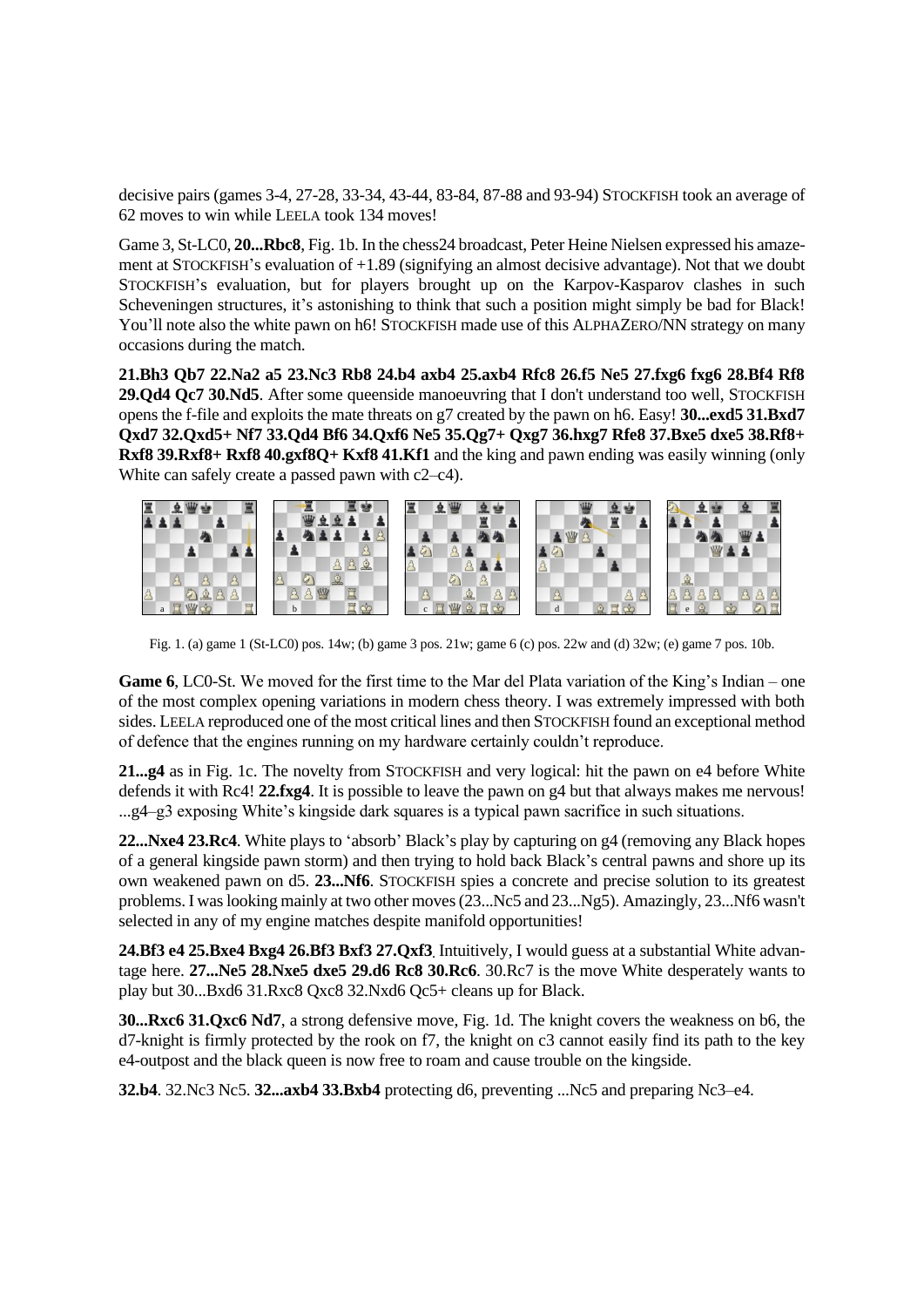**33...Qg5 34.Kh1 Qg4 35.Qc4**. 35.Nc3 f3 hits the bishop on b4! **35...Qg6 36.Qd5**. 36.Nc3 Bxd6 and now the pawn on d6 hangs! **36...Kh8 37.Nc3**. Finally, White has covered the threat of ...f4–f3 and defended d6 so the knight can retreat to c3. However, can it get to e4? **37...Rg7**. Not now!

**38.Ba3 Rg8 39.Re1 Qh5 40.Bb2**. 40.Ne4 f3. Since the rook has moved away from f1! 41.g3 f2 42.Nxf2 Rxg3. **40...Qg6** hitting d6 again. **41.Ba3 Rg7 42.Rd1 Nf6**. Now the rook has moved from e1, Black takes the opportunity to activate the e-pawn: White's plan to blockade e4 with a knight has been successfully countered!

**43.Qf3 e4 44.Nxe4 Qxe4 45.Bb2 Qg6 46.d7 Nxd7 47.Bxg7+ Qxg7 48.Qxf4 Qf6** and the resulting position is even: STOCKFISH holds it without any difficulty (as you'd expect!).

Game 7. The next set of games put STOCKFISH back out in front as it navigated the crazy complications of the Dracula-Frankenstein opening better than LEELA and then held the return. **1.e4 e5 2.Nc3 Nf6 3.Bc4 Nxe4 4.Qh5 Nd6 5.Bb3 Nc6 6.Nb5 g6 7.Qf3 f5 8.Qd5 Qf6 9.Nxc7+ Kd8 10.Nxa8**, Fig. 1e.

**Games 11 and 12.** We seemed to be settling into the familiar pattern of STOCKFISH winning unbalanced tactical positions with White and then easily holding the return. This seemed to foreshadow a rough ride for LEELA. However, the game pair 11 and 12 made me revise that opinion.

**18.Qg3**, Fig. 2a. I feared for LEELA's life here as I have lost many such positions against STOCKFISH. White has a lead in development, the black king is in the centre and the kingside is difficult to develop. However, LEELA extracted every ounce of activity from its pieces with a dynamic defensive plan and drew comfortably in the end. **18...Qf5 19.h3 Be7 20.Qxg7 Kd7 21.Qg3 Rhg8 22.Qb3 Qe4 23.g3 Rac8 24.a5 Bh4 25.Qa4+ Ke6**, Fig. 2b. Look at those pieces! **26.Qxd4 Qxd4 27.Rxd4 Be7 28.Be3 Rc2 29.Rf4 Bg5 30.Rg4 Bxe3 31.Rxg8 Rxf2 32.axb6 axb6 33.Re8+ Kd7 34.Raa8 Rf3+ 35.Kg2 Rf2+ 36.Kh1 Rf1+ 37.Kg2 Rf2+ 38.Kg1 Rf4+ 39.Kh1 Rf1+ 40.Kh2 Rf2+** ½–½**.**

Game 12 was intriguing and revealing for a number of reasons. Firstly, the general rule 'LEELA vs French = 1-0' was confirmed. LEELA still clearly enjoyed a massive positional superiority in such structures which augured ill for STOCKFISH games with Black. Secondly, LEELA's time handling was a source of worry now and for the rest of the match. As a human player, you manoeuvre and repeat moves from a position of strength to gain time and weaken the opponent's resistance. The only result of LEELA's shuffling seemed to be to lead LEELA into time trouble! Thirdly, you wondered a little about STOCKFISH's defensive technique.



Fig. 2. Game 11 positions (a) 18b and (b) 26w; (c) game 12 pos. 88w; game 14 positions (d) 28w and (e) 32b.

**87...b4**, Fig. 2c. STOCKFISH has been completely outmanoeuvred but is hanging on grimly. The casual observer would expect STOCKFISH to hold its position and let LEELA work out a way to break through. However, STOCKFISH saw something it didn't like (its assessment was already 5.25) and played the desperate 87...b4. In principle, it's a decent option to weaken the white d4-pawn after cxb4 with hopes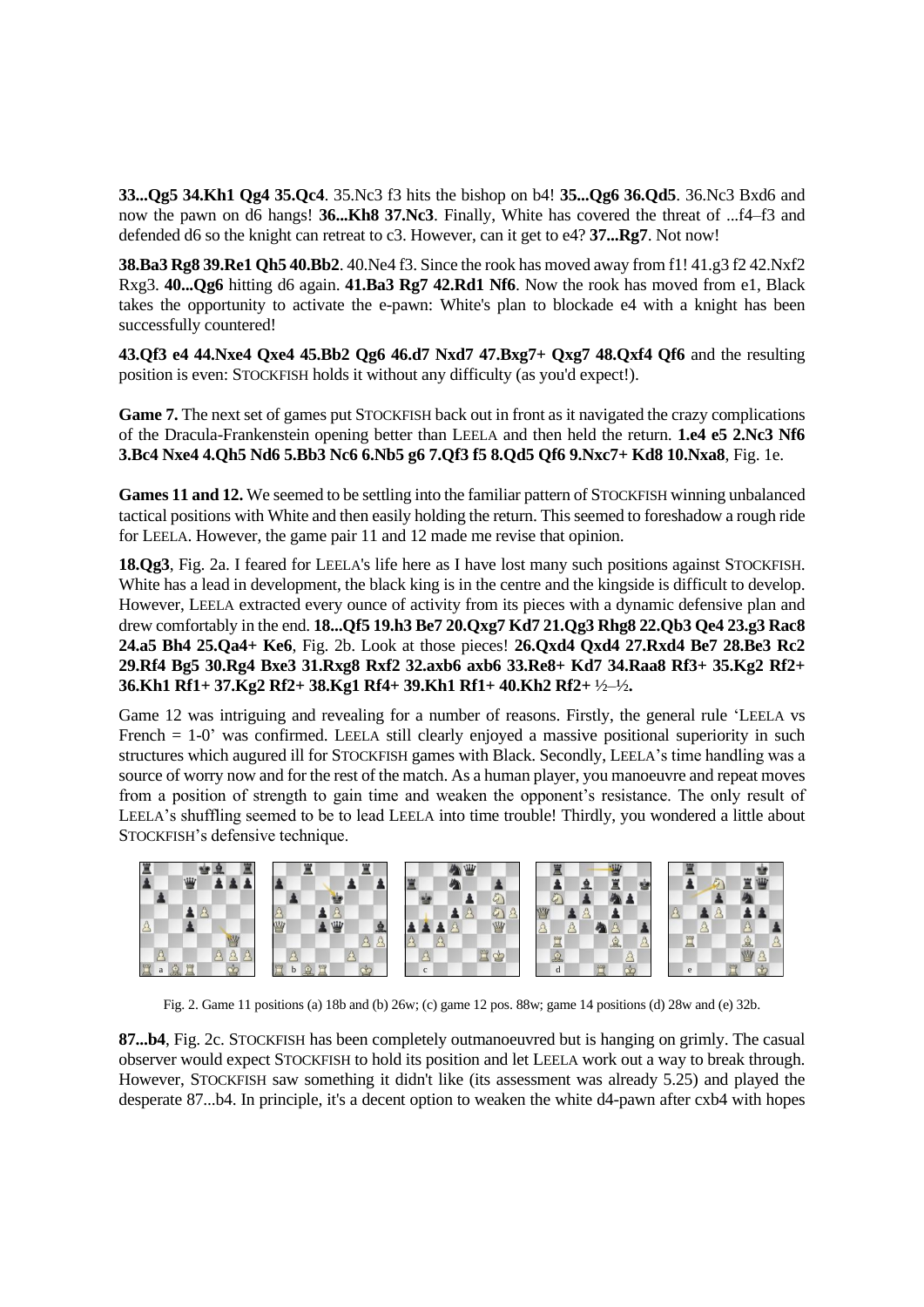of counterplay with ...c4-c3. However, with LEELA short of time and a considerable period of status quo shuffling behind it, this felt like making LEELA's progress for it! I haven't analysed this position in detail yet. All I can say is that from time to time I have taken the LEELA side of such an endgame and played some rapid games against an engine like KOMODO. When you play it out yourself, you appreciate the LEELA shuffling much better. A fair amount of it does have some point! My feeling is that LEELA would have found a way through without this move. A plan like Qf4/f3 and Nf7 looks like an easy and promising start!

Finally, LEELA's technique in winning the resulting ending was somewhat nerve-wracking – watching it unfold at increment-only pace, it felt like LEELA almost messed it up a few times… but it must be said LEELA is much stronger at that speed than me!

**Game 14.** LEELA stretched its lead further in a Benoni as STOCKFISH proved that cruelty to its darksquared bishop in Benoni and King's Indian structures is ingrained (an exchange of the dark-squared bishop with …Bxc3 in game 66 was particularly shocking). LEELA's technique in such cases is to sacrifice pawns to open lines for its unopposed dark-squared bishop and pin STOCKFISH down with its long-term advantage on a colour complex. One moment did arouse some disappointment in the chess24 commentators, see Fig. 2d. White has a beautiful position and with such a mighty dark-squared bishop you would expect White to somehow break open the kingside and deliver mate – "ALPHAZERO-style" as Anish Giri said! Instead, LEELA played very efficiently, starting with a move that no normal human player would ever consider - 28.Bxf6, giving up the pride of White's position!

**28.Bxf6 Nxf6 29.Qd2 Qg7 30.a5 Kg8 31.Qf2 g5 32.Nxd7**, Fig. 2e. Again, a very 'efficient' exchange, exposing more weak squares in the Black position. The danger in such exchanges is that the squares you gain are less valuable than the Black gains as his passive pieces are exchanged. LEELA seems to time it just right however! **32...Nxd7 33.Bh5 Rff8 34.Re6 Nf6 35.Qe2 Qh6 36.Bf3 g4 37.hxg4 fxg4 38.Bxg4 Qxf4 39.Bh3 Qc1+ 40.Qe1 Qxe1+ 41.Rxe1 Kg7 42.Rb6 Rfd8 43.Reb1** and LEELA won the b-pawn and the game.

**Game 16**. It looked like plain sailing for LEELA, but game 16 got the nerves of the LEELA supporters jangling. Unwilling to settle for the moral superiority of the better side of the draw, LEELA sacrificed first one pawn with **82.f5**, Fig. 3a – and then a second with **130.g6**, Fig. 3b. STOCKFISH accepted the gifts – dangerous as they were – and navigated the complications to a win. Might this turn out to be a costly loss?



Fig. 3. Game 16 positions (a) 82b and (b) 130b; game 18 positions (c) 6b, (d) 14b and (e) 18b.

**Game 18.** This game featured a remarkable opening concept from LEELA. **1.d4 Nf6 2.c4 e5 3.dxe5 Ng4 4.e3 Nxe5 5.f4 Nec6 6.Ne2**, Fig. 3c. I've tried not to get overexcited about 6.Ne2 but it is simply a really good move! This position is pretty strange. Despite spending four moves moving its knight (...Nf6-g4 e5-c6) Black is not behind in development! In fact, after White's last move, Black will be ahead as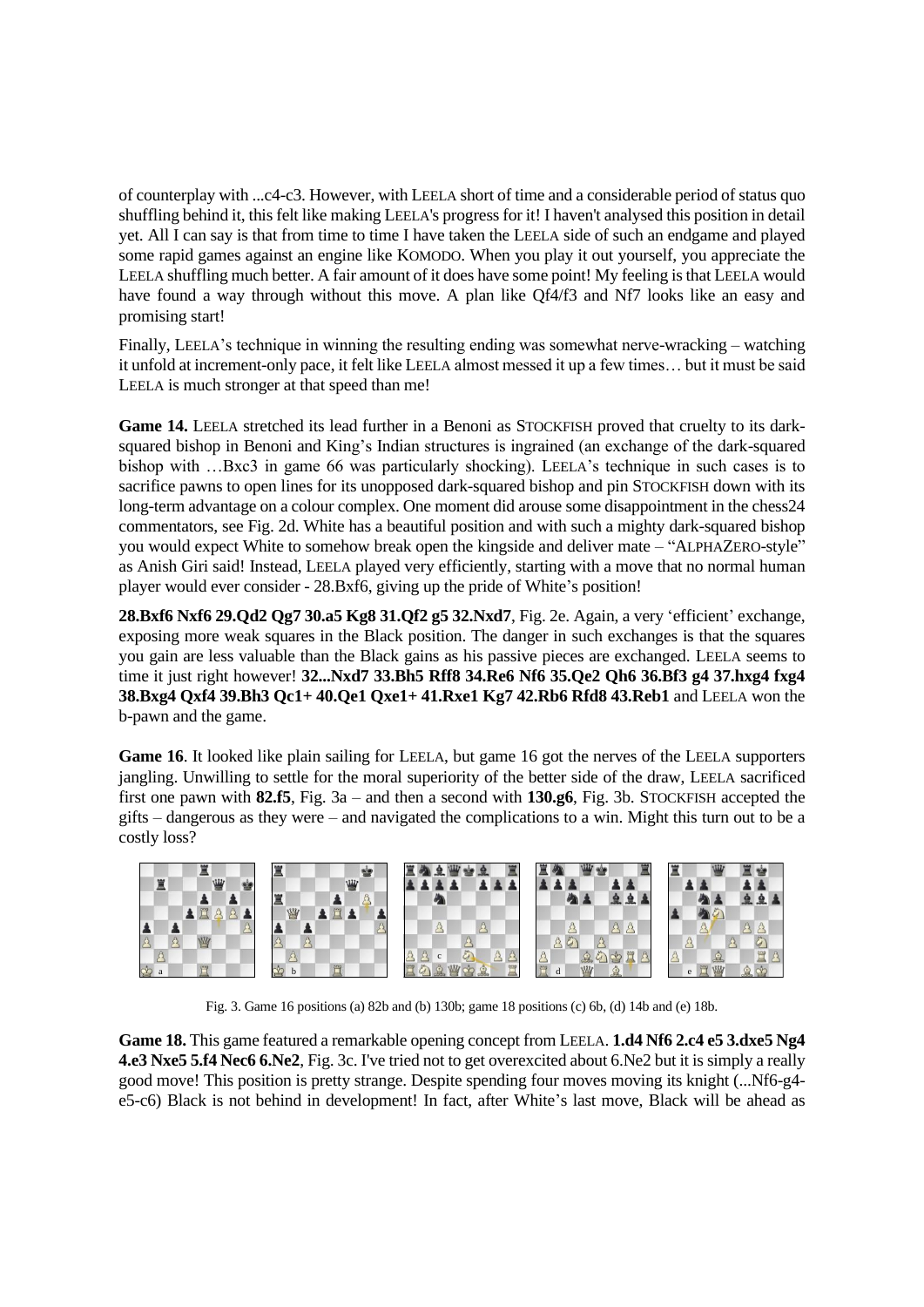White will have to spend an additional tempo to develop the bishop on f1. However, Black is facing some serious structural problems. The pawns on c4, e3 and f4, combined with the half-open d-file give White a firm grip on the centre. In particular, White's grip on e4 and d5 is strong due to the unusual position of the king's knight on c6: Black's natural control of the e4-square (from a knight on f6) is missing while the knight on c6 gives White a strong knight outpost on d5. Black will need to move the knight once again to chase the knight away with ...c6 (which itself weakens the d6-pawn). Black's kingside is also bereft of pieces, and the pawn on f4 is a natural starting point for all sorts of kingside pressure.

**6...d6**. 6...g6 7.Bd2 is the first point of 6.Ne2, delaying the development of the knight on b1. Exchanging off the dark-squared bishops with Bc3 "flattens out" Black's position and drains it of its dynamic potential. **7.b3** dissuading Black from playing ...g6 due to Bb2, and again making use of the delayed Nc3. **7...Bg4 8.Nbc3 Be7 9.g3 Bf6 10.Bd2**, two remarkable moves. Peter Heine Nielsen tweeted that if a beginner had played these moves, he would have told them off! Despite their strangeness, they offer Black no chances for counterplay. In general terms, 9.g3 prepares Bg2, developing White's lightsquared bishop and increasing White's control over the e4 and d5 central squares. 10.Bd2 defends against the tactical threat of ...Bxc3 and keeps the e3-pawn defended against future attacks by a black rook on e8. With this development, White leaves itself open to the disruptive ...Bf3, but Black lacks a concrete follow-up, and ...Bf3 ends up losing as much time as it gains.

**10...Bf3 11.Rg1 h6 12.Kf2 Bh5 13.g4 Bg6 14.Rg2**, Fig. 3d. Shogi-like castling! The rook is great on g2, supporting a future g4–g5 push against the black king and leaving a little space for the white king to slip into safety. The rook also covers the second rank laterally including the a2–pawn!

**14...0–0 15.Rc1 Nd7 16.Ng3 Nc5 17.Kg1 a5 18.Nd5**, Fig. 3e. The knight occupies its strong central outpost, and cannot easily be driven away: for example, ...Ne7 is met by Nxf6+. Unfortunately, LEELA couldn't transform this strong position into a win, but wonderful opening play nonetheless.

Games 21 and 22. These featured two fantastic fights in the Panno variation of the King's Indian Samisch. I loved game 21 as STOCKFISH's attempts to hammer its pieces into the centre collided with LEELA's own ALPHAZERO-confusion style of defence. Fig. 4a: **17. h4**. White is threatening to get a complete grip on the position. LEELA starts a great sequence of moves to shake the foundations of White's position at the expense of a couple of pawns. **17...h6 18.Nxf6+ Bxf6 19.Bxh6 d5 20.exd5.** 20.Qxd5 Rxb2. **20...Nd4**, Fig. 4b.



Fig. 4. Game 21 positions (a) 17w, (b) 21w, (c) 22w and (d) 37w; game 25 pos. 14b.

A typical, crazy King's Indian! Black has a number of trumps in return for its material investment. Firstly, its development: all of Black's pieces are active, and even the queen on d8 supports a possible (risky) pawn grab on h4. By contrast, White still has to develop the bishop on f1 and find safety for the white king. However, White's space advantage and the extra pawns form a barrier to keep Black's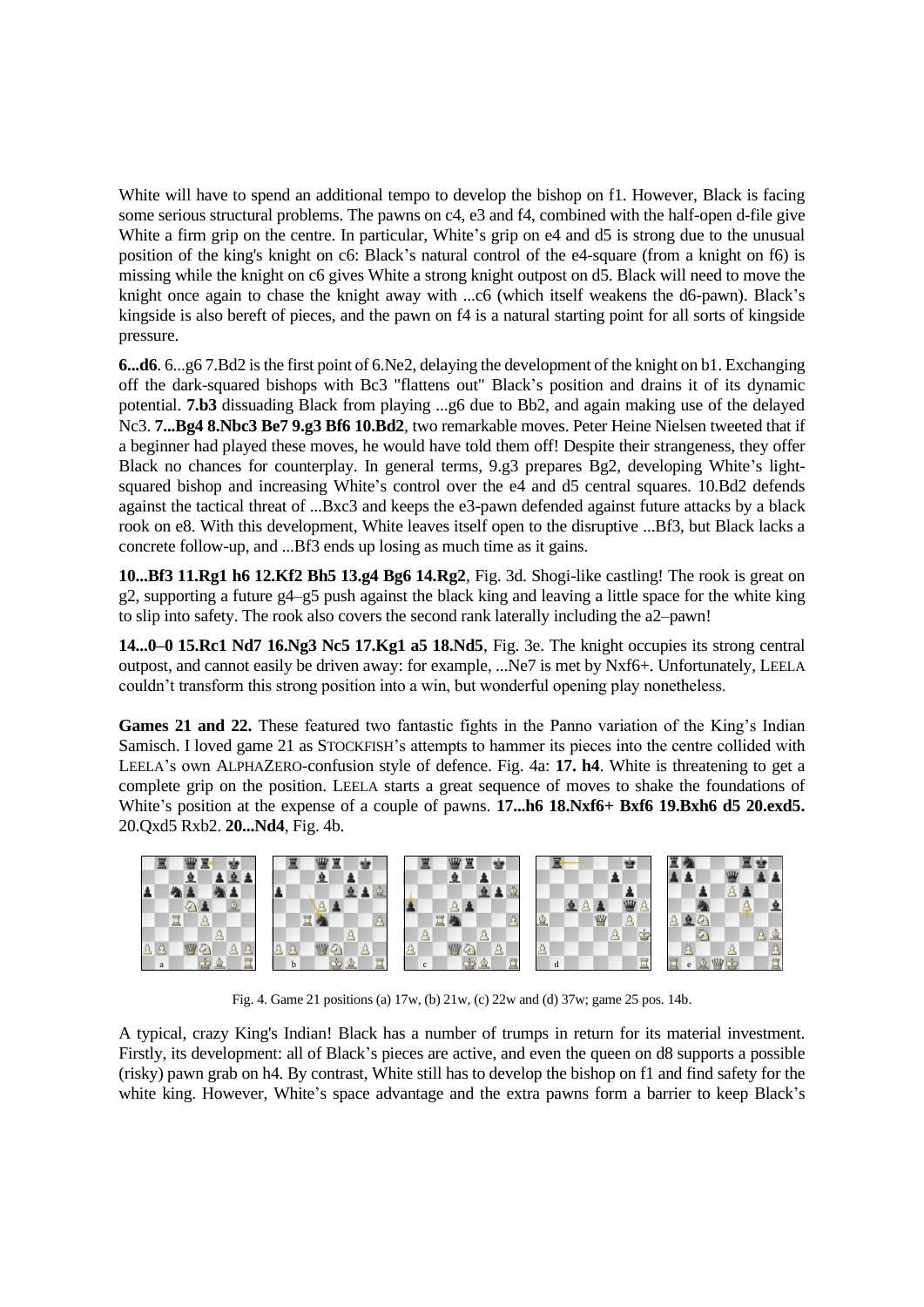pieces at bay, and there is no clear way for Black to invade the White position. Moreover, the extra material allows White to contemplate returning the exchange (for example) in order to complete its development. There are a lot of weaknesses in Black's position, so Black must not run out of initiative.

The most obvious goal is to get a white knight to e4 from where it blocks ..e5-e4 and attacks the black bishop on f6 and the weakened kingside dark squares. **21.b3**. When you see how often the b-pawn hangs in variations, this becomes an excellent move.

**21...a5**, Fig. 4c. One of those great NN moves! The key to White's position is the solid queenside structure particularly after White sacrifices the exchange to ...Bb5xc4. 21...a5 will disrupt this solid structure with ...a4 and somehow, that is the key to holding the balance in this position! **22.Kf2 Nf5 23.Nc3 a4 24.b4 Bb5**. Black keeps on shaking at the foundations of White's position! Somehow LEELA keeps on finding new ways to do it! **25.Nxb5 Rxb5 26.Rc8 Qxc8 27.Bxb5 Rd8 28.Bc6 Qc7**, a great move, threatening ...e4. **29.g4 Qb6+ 30.Be3 Nxe3 31.Qxe3 Qxb4 32.h5 Be7 33.Kg2 Bc5 34.Qe4 Qd2+ 35.Kh3 Qg5 36.Bxa4 Rb8**, Fig. 4d.

The loosening started with 21...a5 has paid its dividends: the rook has a new avenue for invasion. White even needs to be a little careful. **37.Re1 Rb4 38.Qxe5 Qxe5 39.Rxe5 Rxa4 40.hxg6 fxg6 41.d6 Bxd6 42.Re6**, transposing to an RB vs R ending. Humans may worry about holding this, but STOCKFISH has no fear! **42...Bf4 43.Rxg6+ Kf7 44.Rc6 Ke7 45.Kh4 Rxa2 46.g5 Ra4 47.g6 Kf8 48.g7+ Kg8 49.Rc8+ Kxg7** ½–½.

**Game 25.** After two surprising games in which a topical line of the Schliemann held its own, we had another surprise. I'd called this variation of the 5…Na6 Slav a sure 1-0 opening but LEELA's defensive technique of relentless activity paid dividends, see Fig. 4e. By contrast, STOCKFISH was slowly ground into submission as LEELA picked a slightly better ending and nursed its advantage home. This was the start of a period of great drama as the next three games were also decisive. First of all …

**Game 27.** LEELA was caught napping by a trademark lightning STOCKFISH attack. Fig. 5a: **71...Bc6**.

Both sides had been manoeuvring 'aimlessly' for some moves but somehow LEELA's pieces had all ended up on the queenside and STOCKFISH was not slow to exploit this. **72.g4 fxg4 73.Qg1**, Fig. 5b. A great move that makes sense of all White's pieces: Qxg4 is coming with enormous pressure against the Black kingside.

**73...gxf3 74.Rxh6 Be8 75.Kxf3 Nxb3 76.Rh3 Nd2+ 77.Kg2 Ne4 78.Qh2 Qxa4 79.Rh8+ Kf7 80.Rh7 Kf8 81.Qh3 Qc6 82.Nf4 Bf7 83.Qg4 g5 84.Qf3 gxf4 85.Qxf4 Qc7 86.Rh8+ Ke7 87.Qh4+ Kd7 88.Bb5+** and Black's position was gone.



Fig. 5. Game 27 positions (a) 71b and (b) 73b; (c) game 29 pos. 12w; game 33 positions (d) 23w and (e) 35b.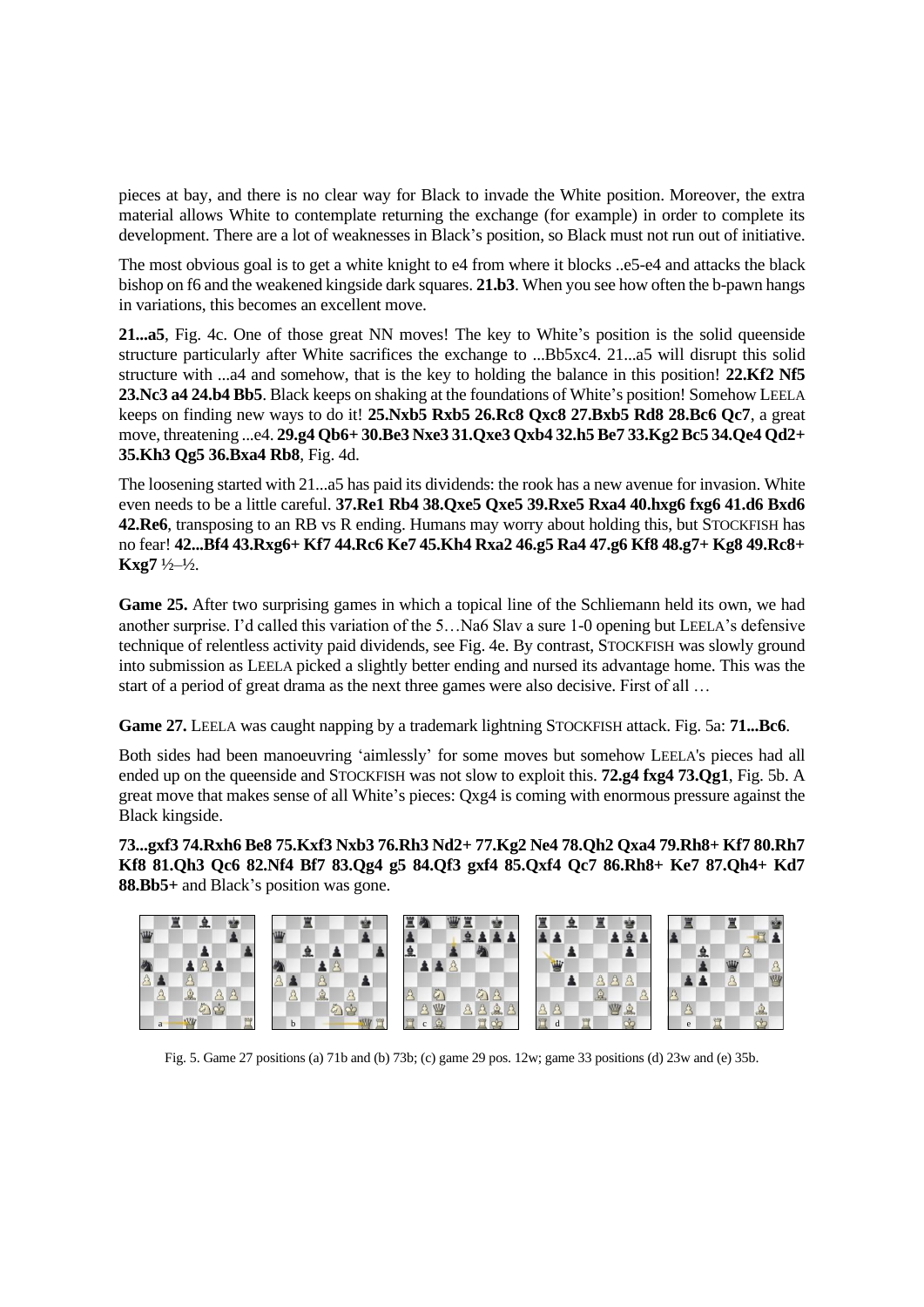LEELA's reaction was immediate: STOCKFISH landed in a French-type structure and was put aside beautifully in 181 moves! STOCKFISH reacted again with a fine positional performance in a somewhat dodgy Benoni structure arising from the Queen's Indian, see Fig. 5c. The return game followed the sparkling KOMODO-HOUDINI game from DivP but STOCKFISH defended as only it can and denied LEELA a revenge win.

**Games 31 and 32** were again 1-ply games starting with **1.e4**. 'Boring LEELA' chose the Berlin as Black, but STOCKFISH chose the Najdorf Sicilian to face 1.e4. LEELA came close in a tense game but had to settle for a draw.

Games 33 and 34. These were again perfect illustrations of the different characters of the engines. STOCKFISH's win in game 33 was awesome. There was criticism of LEELA for once again leaving its king undefended, but that was harsh in my opinion: more a result of some stellar STOCKFISH middlegame play and Black's urgent need to seek counterplay.

Fig. 5d, **23.Bd4**, a very strong move. Once the bishop on g7 disappears, so do any remnants of Black's play. Black must devise a new plan to mobilise its pieces and create counterplay. The only way the bishop on c8 can be developed is on b7 or a6, but this reinforces White's control of the d-file by also providing an entry point into d7. Black 's best way of developing counterplay is to exploit the advanced extra c-pawn and turn this into a distracting passed c-pawn by supporting it with ...b5–b4. All the elements of Black's plan are fairly clear but what state Black's kingside will be in while Black is doing all this... well that's anyone's guess!

**23...Bxd4 24.Rxd4 Qc5** allowing the b-pawn to advance to b4. **25.f5 b5 26.Rad1** firmly taking hold of the d-file. **26...Ba6 27.a3** trying to gain White some extra time for its kingside attack by holding back the b-pawn which will make it harder for Black to create a passed c-pawn: this is particularly effective as ...Ba6 has blocked the supporting move ...a5. **27...Rab8 28.h4 Bb7**, a decisive error according to the TCEC STOCKFISH as its evaluation jumped to 1.81, but it is far from obvious why this is decisive (it IS obvious that it is dangerous!) It does feel a bit odd playing first 26...Ba6 and then 28...Bb7. **29.h5 gxh5 30.gxh5 Qe5 31.Qh4 c5 32.Rd7**, 3.77 now! LEELA is still on 0.28.

**32...b4 33.f6 Kh8 34.Rxf7 Bc6 35.Rg7**, Fig. 5e. A move that neither LEELA nor STOOFVLEES saw before it was played! In general terms, it is logical for White to block the g-file - a source of counterplay for Black - but the follow-up is not clear as the black queen on e5 is a dominating presence in defence. The queen stops White's obvious attempt of f7 followed by mating via Qf6, and it isn't easy to improve this idea as the queen cannot be driven away from the a1–h8 diagonal.

**35...c3 36.bxc3 Rf8**. 36...bxc3: I will freely admit that I scratched my head for a while before I understood what was wrong with this line. White's idea is not too difficult but has an unusual twist that is easy to overlook. 37.Rf1 *(37.Rg5 c2)* 37...c2 38.Qg4 threatening Rxh7+ 38...Rg8 39.h6 with an equally insidious threat! 39...c1Q *(39...Qxf6 40.Rxf6 c1Q+ 41.Kh2 and either Rff7 or Qf5 is coming in.)* 40.Rxg8+ Rxg8 41.Qg7+ Rxg7 42.hxg7+. The winning move is not what you would expect! *(42.fxg7+ Kg8 and Rf8# is illegal!)* 42...Kg8 43.f7+ Kxg7 44.f8Q+ Kg6 45.Rxc1 wins. And this exact line was played later on in one of my STOCKFISH – FAT FRITZ engine matches! 45...Qd4+ 46.Kh1 Bxe4 47.Qe8+ Kf5 48.Rf1+ Kg5 49.Qe7+ Kg6 50.Bxe4+ Qxe4+ 51.Qxe4+ Kg7 52.Qg4+ Kh6 53.Rf6# 1–0.

**37.Rf1 bxc3 38.h6 Be8 39.f7 Bxf7 40.Rfxf7 Rxf7 41.Rxf7 c2 42.Rf1 Rg8 43.Rc1 Qd4+ 44.Qf2 Qd1+ 45.Qf1 Qd4+ 46.Kh1 Qd6 47.Rxc2** and STOCKFISH cleaned up efficiently.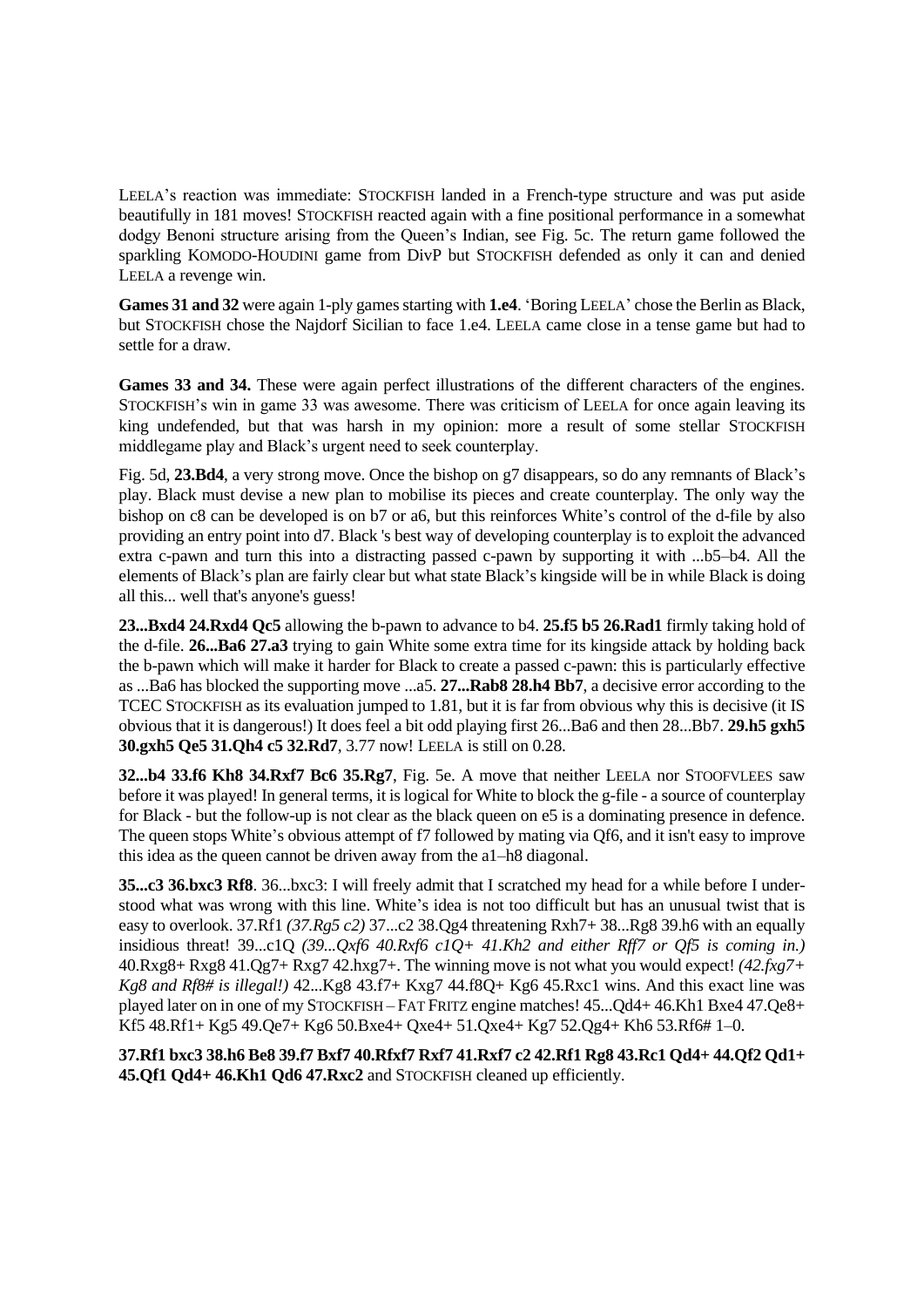The return was however once again a let-down for STOCKFISH fans. LEELA chose a completely different path to STOCKFISH, establishing a solid central structure to restrict STOCKFISH's pieces (the lightsquared bishop in particular). Fig. 6a shows position 37b. LEELA gradually optimised its pieces until STOCKFISH broke.

Games 35 and 36. Another big shock however was still to come as LEELA won the Sicilian Dragon series 1.5-0.5 which I certainly had not anticipated. LEELA's active and confusion-oriented style of defence worked much better than STOCKFISH's attritional style. In game 35, LEELA got the position of Fig. 6b but in game 36, STOCKFISH got the position of Fig. 6c. All the commentators on the chess24 broadcast simultaneously made a disgusted face and said "Ugh" when they saw this position for Black! LEELA converted it in typical NN fashion, using a transposition to a rook and opposite-coloured bishop ending to seal the win.



Fig. 6. (a) game 34 pos. 37b; (b) game 35 pos. 30w; (c) game 36 pos. 21w; (d) game 38 pos. 17b.

**Games 37 and 38**. STOCKFISH fans suffered still more pain as STOCKFISH went badly astray in a 2-ply opening 1.d4 Nc6, reaching a type of position in which it lost as helplessly as STOCKFISH 8 did against ALPHAZERO. After **17.Rg1**, Fig. 6d, Black's counterplay was already impossible to imagine. …a5 is never good if Black cannot follow up with …c6. Here the knight on b5 and rook on d1 combine to stop this break leaving Black with precious few options for developing queenside play. White by contrast can prepare f4 at its leisure and start driving back the black knights.

The match definitely had swung LEELA's way after an uncertain start but LEELA's time management and occasional blunders and STOCKFISH's enormous strength in open positions where king safety is a factor were enough to keep the outcome - and the spectators! - uncertain until the very final games.

**Game 40**. The fantastic Game 40 was featured on the chess24 live broadcast! On the Black side of the French, STOCKFISH found a concrete path to gain space for its pieces and create weaknesses in White's position reaching one of the best French openings I have ever seen it achieve against LEELA! However, STOCKFISH's manoeuvres had cost time, and LEELA seized the moment… Fig. 7a: **15.Qxd3**.

Looking at this position, it's hard to imagine that six moves later White will be at Black's throat! There's something about gaining the bishop pair that gives you a false sense of security: you see the extra bishop on your own side, you see the squares in the opponent's camp that the bishop is no longer protecting and you forget about the time you have spent capturing it (four moves: ...Nf6–d7–c5xd3 compared to just one development move Bd3 for White) and the cost that carries somewhere in your position!

**15...Qc7**. This feels somewhat risky and loose: getting the kingside developed and the king out of centre feels like the most urgent task. **16.Rb1 Be7 17.f5**. Suggested by Laurent Fressinet during the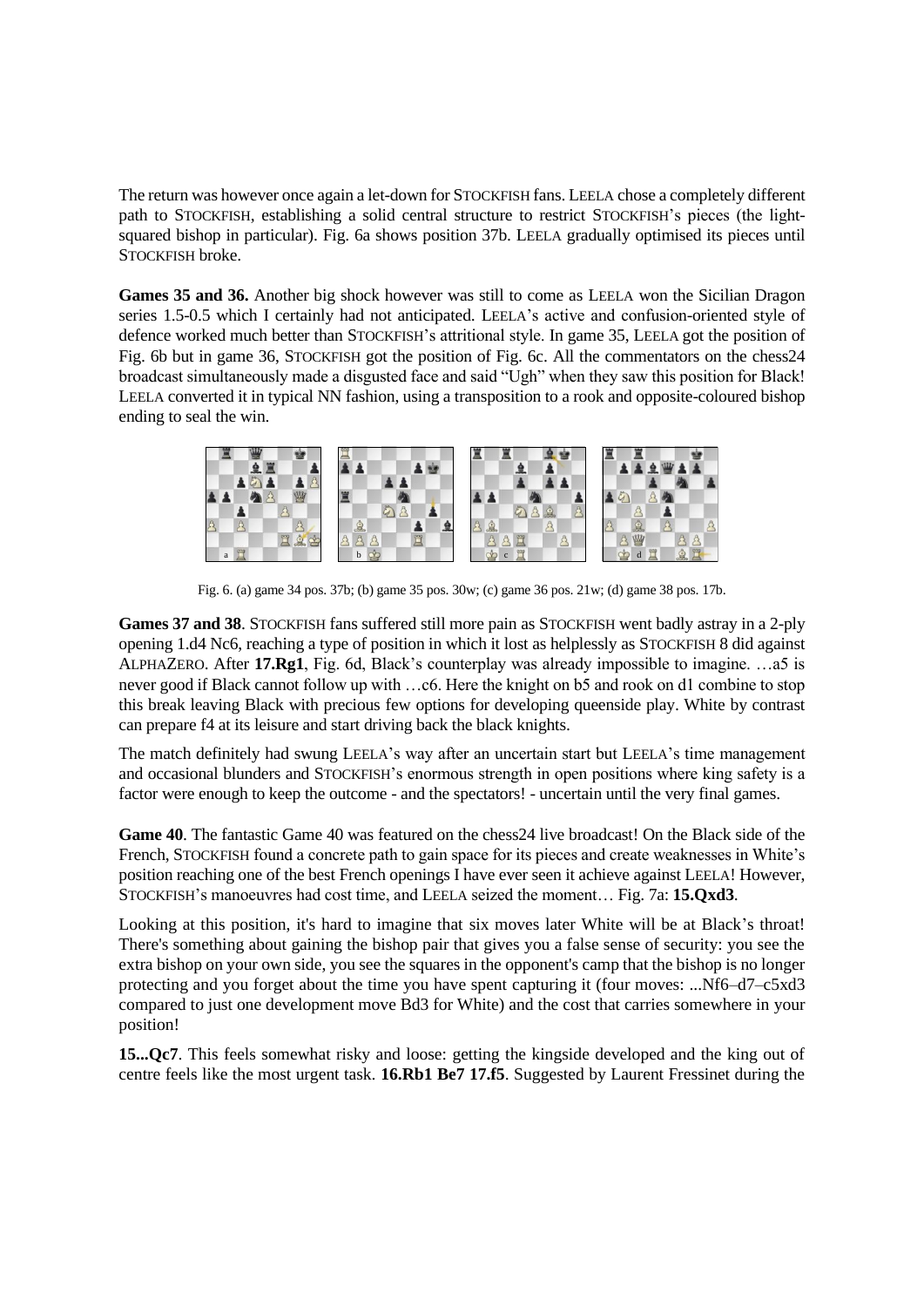Chess24 live broadcast and to everyone's amazement LEELA whacked it out too! **17...Nxe5**. The brave option is the only one!

**18.Qe2 Bc8** A very ugly move but a necessary one, partly to defend the e6–pawn but more urgently to remove the bishop on b7 from the attack of the rook on b1. However, while falling further behind in time (undeveloping instead of developing) Black's positional advantages are accruing: next to the two bishops, Black also has destroyed White's main central pawn. It means that as White's attack gains pace, it also increases White's risk. It's the typical STOCKFISH defensive technique of sawing the legs of your ladder off as you climb the parapet! **19.Bf4 Bd6 20.Ne3 0–0 21.f6**, Fig. 7b. A very dangerous attempt. Positionally, White's position looks pretty ragged but this bone in Black's gullet cannot be removed, and that is going to cause severe problems in Black's kingside.

**21...g6**, such an interesting position. White's problem is that its attack is fairly one-dimensional: essentially White has to get its queen to h6 or nothing will happen. That aids Black's defence as Black does not have to worry about dangers coming from multiple angles. It seems in general that Black is holding but that assumes some excellent evaluation of far-from-obvious positions and some nerves of steel! 21...gxf6 led to mate all over the shop! 22.Ng4 Nd7 *(22...Nxg4 23.Qxg4+ Kh8 24.Qh4 Bxf4 25.Qxf6+ Kg8 26.Rxf4 e5 27.Qg5+ Kh8 28.Qf6+ Kg8 29.Rf5 h6 30.Rh5* 1–0, STOCKFISH 11 – FAT FRITZ*)* 23.Nxe6 fxe6 24.Qxe6+ Kh8 25.Bxd6 Nb6 26.Qe7 Qxe7 27.Bxe7 Bxg4 28.Bxf8 1–0, FAT FRITZ – STOCKFISH 11.



Fig. 7. Game 40 positions (a) 15w, (b) 21b and (c) pos. 29b; (d) game 50 pos. 23w.

**22.Qe1 Rd8 23.Kh1 h5 24.Qg3 Nc4 25.Qg5 Nxe3 26.Bxd6 Qxd6 27.Qxe3 Bd7 28.Nf3 Rab8 29.Ne5**, Fig. 7c. During the game, this looked like a nightmare brewing for STOCKFISH. from a human perspective, White looks great: pawns on f6, impregnable knight on e5, bad bishop for the opponent, weak king... and all this for just a pawn. However, STOCKFISH finds a great defence.

**29...Rxb1 30.Rxb1 Rb8**. A blunder? It seems to lose a piece! **31.Rxb8+ Qxb8 32.h4**. 32.Nxd7 Qb1+ 33.Qg1 Qxa2 is astonishingly seen as even by both engines. The a-pawn is a distraction and White's king lacks cover to be able to avoid a perpetual if the white queen leaves its side. **32...Ba4 33.Qh6 Qf8 34.Qxf8+ Kxf8 35.Kg1**. This looks so good... but it's trivially drawn! The bishop moves to the a6–f1 diagonal to protect the pawn on a6 and White can make no progress. If the knight moves too far away from e5 then the passed e-pawn will roll!

The Scandinavian with 3…Qd6 took a hammering in game 43 and 44 and then a series of draws started from game 45 to game 65. Not that there wasn't plenty of drama in those! We'll just mention a couple of them.

**Game 50**. This featured a crazy queen sac line played in Firouzja–Karthikeyan, Asian Continental Open, 2019. LEELA handled this opening rather more successfully than STOCKFISH, creating winning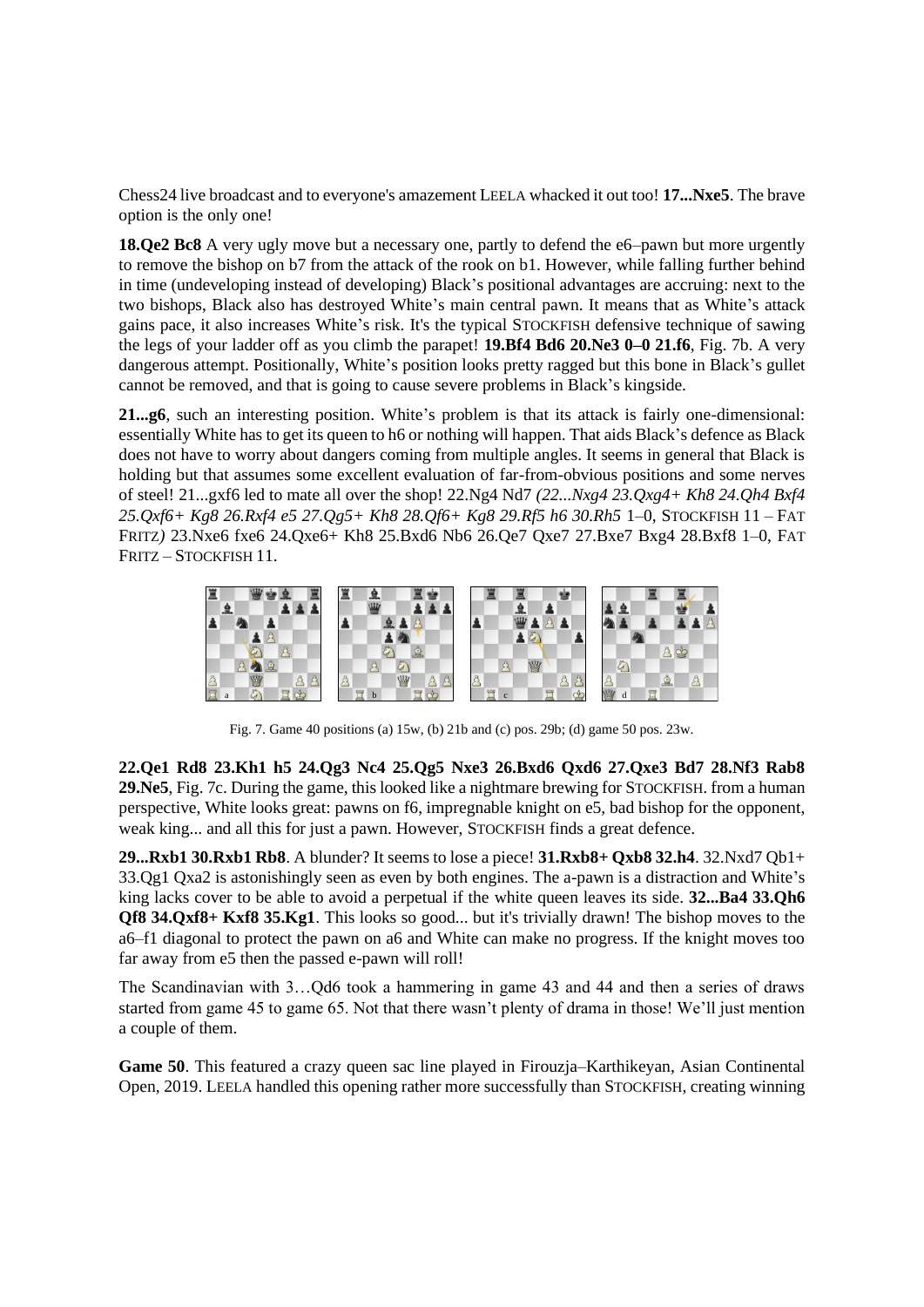chances with both colours. The position after the 22nd move, Fig. 7d, was extraordinary. White's king is already on f4 and Black plays 22…Kf7 to meet it!

**Game 61.** Another game that particularly appealed to me was LEELA's handling of the Black side of this very dangerous Trompovsky Gambit! LEELA's defence was a curious mix of extreme activity – trying to strike back immediately with 7…e6 rather than trying to ride out the storm – followed by a switch to a fortress-style of defence.

**1.d4 Nf6 2.Bg5 c5 3.d5 Qb6 4.Nc3**. This was the last move specified in the TCEC book. It's a sharp gambit favoured by top Trompovsky practitioner English GM Julian Hodgson. **4...Qxb2 5.Bd2 Qb6 6.e4 d6 7.f4**, Fig. 8a.

White has sizeable compensation for the pawn. In a Benoni-type structure, Black has not yet made a start on developing its kingside, and both of Black's developed pieces are targets: the Nf6 to e4–e5 and the Qb6 to Rb1. LEELA now takes a typical NN decision - the type of decision we have seen ALPHAZERO take on many occasions: LEELA doesn't wait for White to optimise its position further and strikes back, sharpening the play immediately. Contrast that with STOCKFISH's choice 7...Qd8 which aims to keep its head low and hang in there! **7...e6 8.Nf3 exd5 9.e5 dxe5 10.fxe5 Ne4 11.Nxd5 Qd8 12.Bc4 Be6 13.0–0**. A novelty, tactics allowing White to avoid the loss of a piece.

**13...Nc6**. STOCKFISH 11 – FAT FRITZ: 13...Bxd5 14.Ba5 Nc3 15.Bxd8 Nxd1 16.Bxd5 Nc6 17.Raxd1 Rxd8 18.Ng5 Nxe5 19.Bxf7+ Nxf7 20.Rde1+ Ne5 21.Rxe5+ Kd7 22.Rd1+ Bd6 23.Nf7 Kc6 24.Re6 Rhf8 25.Nxd6 Rf6 26.Nf7+ Rxe6 27.Nxd8+ Kb6 28.Nxe6 1–0.

**14.Be1** getting the bishop out of the range of the knight on e4 while covering c3 (and thus stopping the counter ...Nc3). Black's knight on e4 is now in danger. LEELA takes the sharpest option again, counterattacking the knight on d5. 14.Be3 Nc3. **14...Qd7 15.Qd3 0–0–0 16.Rd1 Nd4**. Again the sharpest line, blocking the communication of White's pieces with the knight on d5. **17.Bh4 Bxd5 18.Bxd5 Qxd5 19.c4** - completely unexpected! **19...Qd7 20.Qxe4 Be7**.

A brave decision from LEELA but an extremely good one. LEELA aims for a position in which White has a nominal material advantage but no way to break through. The interesting thing is that LEELA seems to understand that this position carries no danger for Black whereas STOCKFISH was assessing the position as clearly better to winning for White. It was something I had also noticed in my rapid matches between FAT FRITZ and STOCKFISH. Compared to STOCKFISH, FAT FRITZ seemed relatively strong in assessing which positions were 'fortresses' and thus viable defensive positions to aim for.

**21.e6 Nxf3+**. 21...fxe6 22.Ne5 Qe8 23.Bxe7 Qxe7 24.Rf7. **22.Qxf3 Qxe6 23.Rfe1** pins the queen and wins material - but **23...Bxh4 24.Rxd8+ Rxd8 25.Rxe6 fxe6 26.Qh5 Bf6 27.Qxc5+ Kb8**, Fig. 8b.



Fig. 8. game 61 positions (a) 7b and (b) 28w; (c) game 66 pos. 12w; game 83 positions (d) 15b and (e) 22b.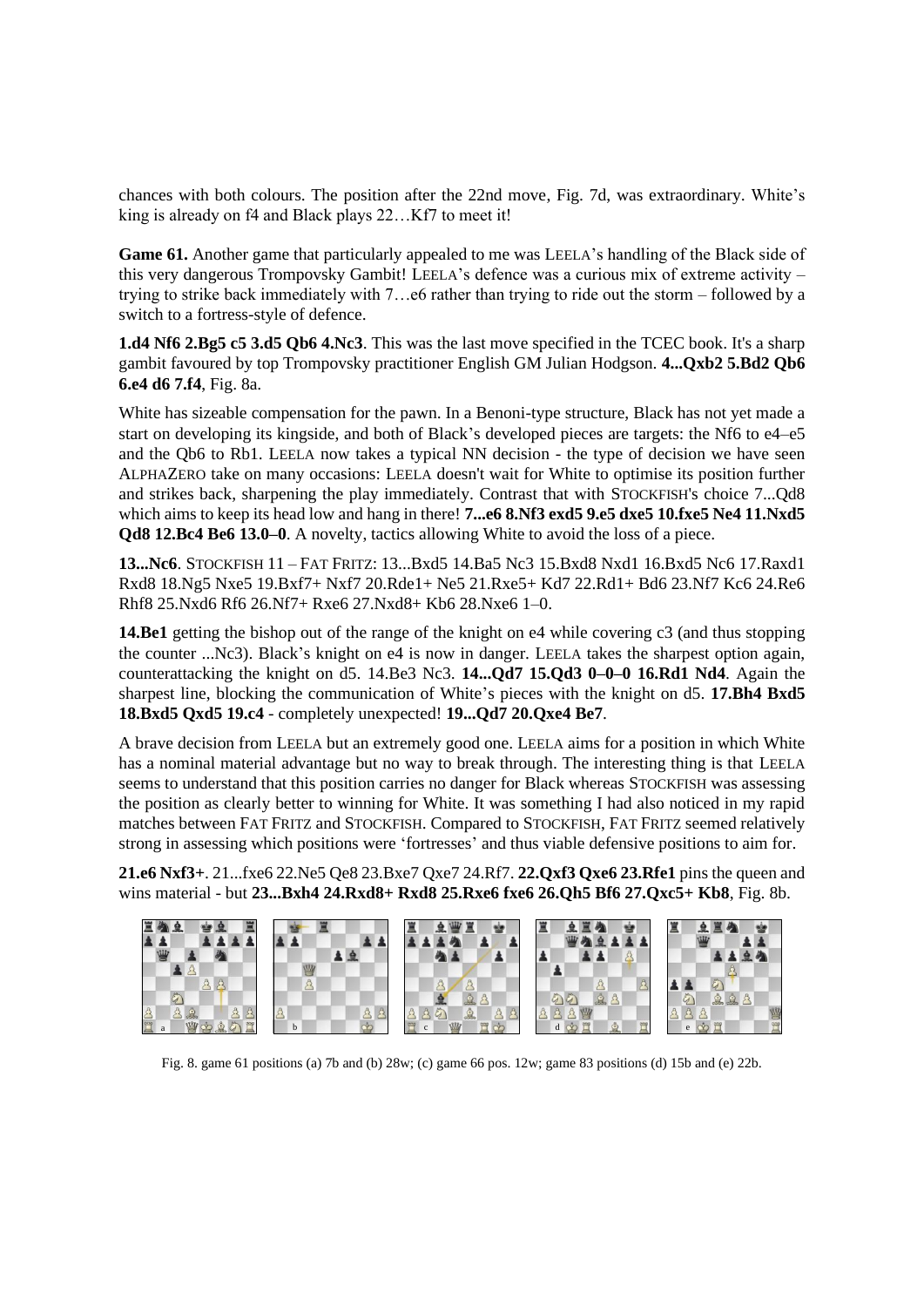LEELA assessed this position as close to equal. Indeed in my rapid matches, STOCKFISH was unable to beat FAT FRITZ from this position. Even without the e-pawn, Black has no problems: its rook has a solid outpost, its king's position is safe - and cannot be opened up by any pawn breaks - and the bishop is happy defending one key point on the kingside (g7).

Game 66. The run of draws was interrupted by another LEELA win in a King's Indian where STOCKFISH committed the cardinal sin of exchanging its dark-squared bishop in an open position: **11…Bxc3**.

LEELA played a great game from Fig. 8c, sacrificing multiple pawns along the way. From a human point of view I had already lost interest! It is so obvious you cannot (or **must not** be able to) do this!

Games 67-76 were also draws and fairly well-balanced. It was interesting to see how promising English Grandmaster Tony Miles favourite **1.e4 Nc6** looked for Black in LEELA's and STOCKFISH's hands! Game 77 gave STOCKFISH fans fresh hope as STOCKFISH once again beat an NN in the Chigorin: STOCKFISH 8 had also inflicted a rare defeat on ALPHAZERO in this line too (a fantastic BB vs NN fight). Here STOCKFISH transposed into a better double rook ending that it converted with flawless technique. In the reverse, LEELA was unable to break through STOCKFISH's obdurate defence.

**Games 83 and 84**. Game 83 was another bruising experience for LEELA on the Black side of a suboptimal Sicilian: Figs. 8d, 8e and 9a should give you the idea! Ouch!

However, LEELA once again repeated the trick of grinding STOCKFISH down in 187 moves! It featured an unusual late blunder from STOCKFISH, allowing a promising exchange sacrifice when it wasn't clear LEELA knew how to proceed.

I found the contrast in approach striking and thought-provoking. In these Open Sicilians, STOCKFISH honed in on the dynamic potential of the White position and turned it almost immediately into a virulent attack. LEELA's approach seemed to turn this dynamic potential back into a positional advantage (such as a superior structure) and then optimise its pieces within that structure until the opponent collapsed. STOCKFISH's play fits the Steinitz maxim that if you are dynamically better, you have to attack or risk losing your advantage; LEELA's approach is strange... but also effective!

STOCKFISH continued to hit back at LEELA. In a King's Indian in game 87, LEELA seemed to be demonstrating superior understanding and better manoeuvring but out of the blue, STOCKFISH was winning! However, this blow was returned in the next game as LEELA got a small stable space advantage out of the opening and then transformed this with exquisite play into a winning position.



Fig. 9. (a) Game 83 pos. 25b; ALPHAZERO–STOCKFISH positions (b) 13w and (c) 13b; game 90 positions (d) 23w and (e) 26w.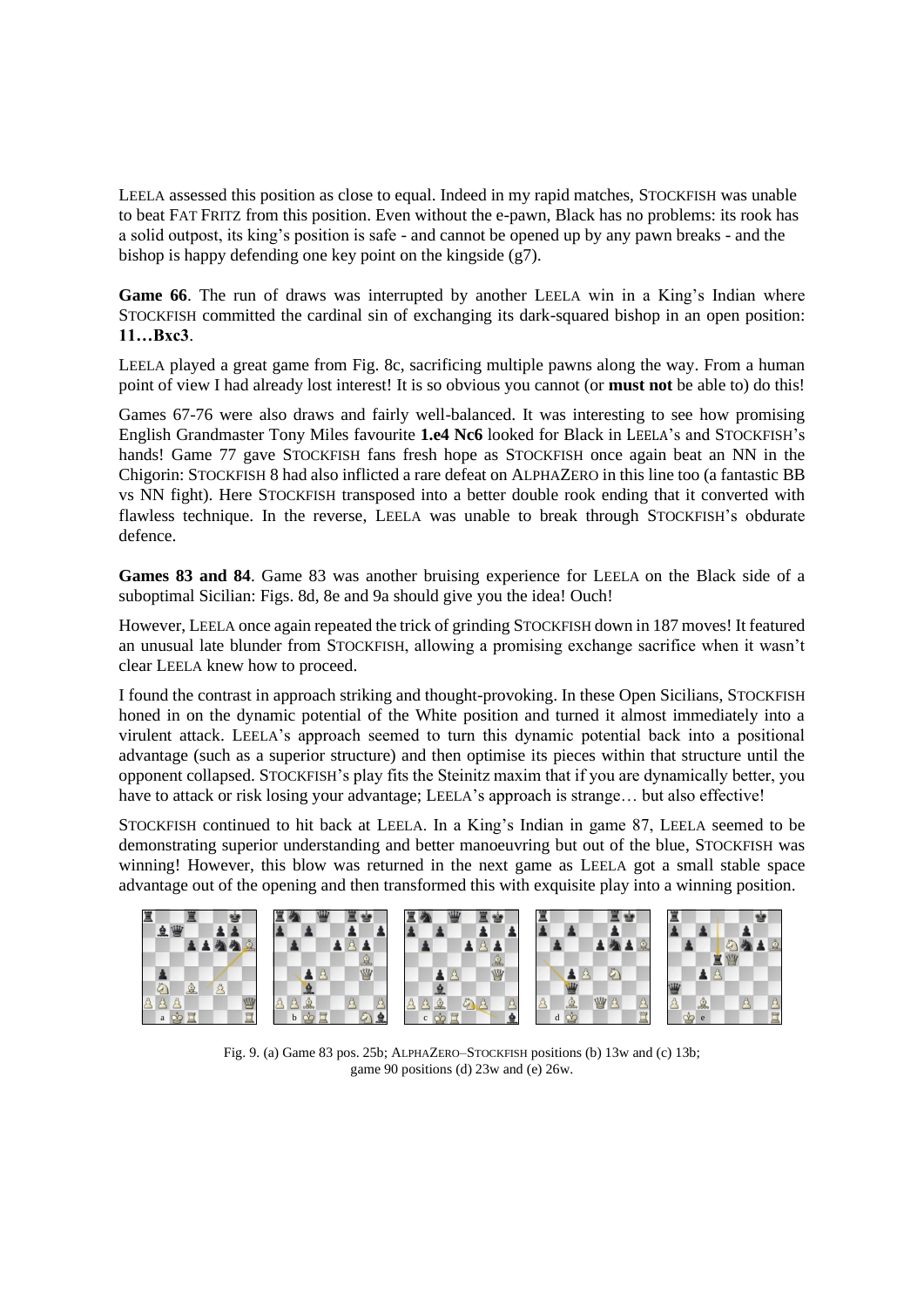**Games 89 and 90.** These featured an unusual line of the Nimzo-Indian that ALPHAZERO and STOCKFISH had contested in 2018. I was so struck by the line that I spent a lot of time analysing it in *Game Changer* (Sadler and Regan, 2019). In particular, two moments flabbergasted me: 12…Bxc3 (Black gives up its dark-squared bishop that could defend the chronically weak kingside dark squares) and 13.Ne2 (ALPHAZERO doesn't take it!!).

ALPHAZERO – STOCKFISH 8 [E47]: **1.d4 Nf6 2.c4 e6 3.Nc3 Bb4 4.e3 0–0 5.Bd3 b6 6.e4 Bb7 7.e5 Bxg2 8.exf6 g6 9.Bg5 d5 10.Qg4 Bxh1 11.0–0–0 dxc4 12.Bc2 Bxc3**, Fig. 9b. **13.Ne2**, Fig. 9c.

Now there's an update to be made to the chapter as STOCKFISH played **12…Nd7** against LEELA. It's one of my big regrets now that I only asked ALPHAZERO about the lines it wanted to play after **12…Bxc3**, and not earlier! The game between LEELA and STOCKFISH was a thriller and funnily enough demonstrated quite a few of the defensive techniques we discussed in *Game Changer*, most notably the weakening of White's king position to allow the black queen to generate counterplay. That counterplay came… just in time!

## **1.d4 Nf6 2.c4 e6 3.Nc3 Bb4 4.e3 0–0 5.Bd3 b6 6.e4 Bb7 7.e5 Bxg2 8.exf6 g6 9.Bg5 d5 10.Qg4 Bxh1 11.0–0–0 dxc4 12.Bc2 Nd7 13.Nh3 Bxc3 14.bxc3 h6 15.Bxh6 Nxf6 16.Qh4 Ne4 17.Qg4 Nf6 18.Qe2 Qd5 19.Nf4 Qa5 20.Kb2 Qb5+ 21.Kc1 Qa5 22.Rxh1 Qxc3**, Fig. 9d.

**23.Qe5 Rfd8 24.Nxe6 Qa3+ 25.Kb1 Rd5**, Fig. 9e. A form of counterplay we had noted in *Game Changer* too. It's just enough for the perpetual!

**26.Qxf6 Rb5+ 27.Bb3 Rxb3+ 28.axb3 Qxb3+ 29.Kc1 Qc3+ 30.Kd1 Qb3+ 31.Ke1 Qb1+ 32.Kd2 Qd3+ 33.Kc1 Qc3+ 34.Kd1 Qb3+ 35.Ke2 Qd3+ 36.Ke1** ½–½.

**Games 91-94.** Heading into the last 10 games, LEELA suddenly seemed to find an extra gear. Winning the Traxler games 1.5-0.5 was a massive shock, see Fig. 10a: I had that down as a big STOCKFISH chance.

There was another Chigorin disaster for LEELA in game 93, both in terms of LEELA's play and the opening! English Grandmaster Tony Miles once lost a game in this line in 15 moves to a young Dharshan Kumaran, a fantastically talented English player who achieved his GM title without ever becoming professional and who by a nice coincidence currently works at DeepMind! However, LEELA managed to nullify this disaster with a 173-move grind. LEELA's technique didn't look totally convincing but it got there in the end… which was getting to be a common scenario in this Superfinal!



Fig. 10. (a) game 92 pos. 6w; game 95 positions (b) 13b, (c) 20w and (d) 38w.

**Games 95 and 96.** The Superfinal killer games! A French with Black at this stage of the match was always a scenario that would cause anxiety to STOCKFISH fans, so STOCKFISH's White game was of the utmost importance. However, LEELA chose this moment to play perhaps its best game of the Superfinal.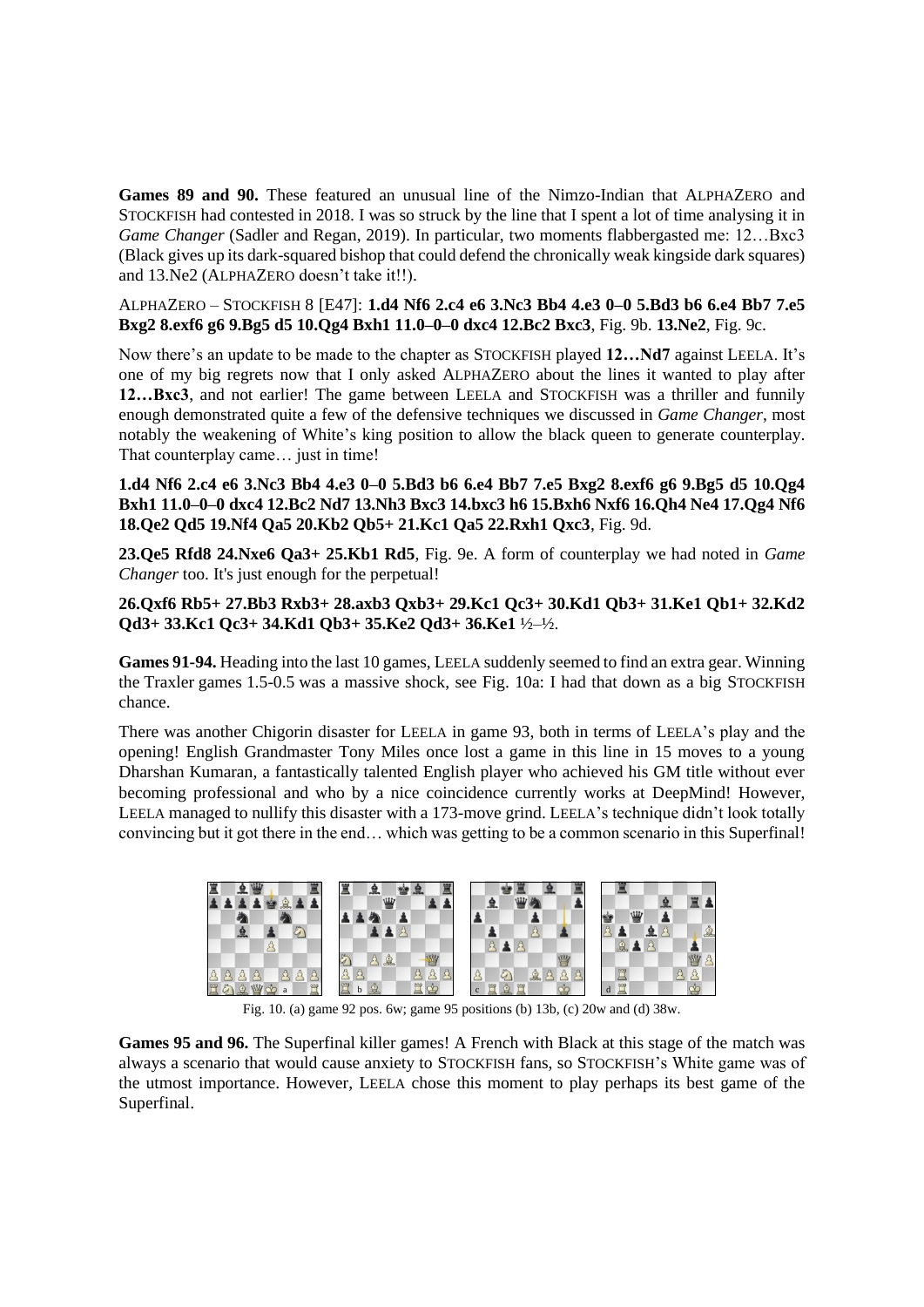**1.e4 e6 2.d4 d5 3.e5 b6.** The TCEC book. Not a STOCKFISH-friendly choice as Black as it leads to typical French structures but it still gives STOCKFISH excellent chances as White. **4.c3 c5 5.Na3**. I've noticed that STOCKFISH likes developing the knight to a3 nowadays. It's not bad here but maybe a little early. **5...Qd7** covering the a4–e8 diagonal to achieve ...Ba6 to exchange off the light-squared bishops. **6.Bb5 f**orcing the black knight to c6 and thus depriving ...Ba6 of any support. The bishop on b5 will be chased away with ...a6 but White's reasoning is that this tempo is of less value than the exchange of the light-squared bishops. **6...Nc6 7.Nf3 a6 8.Bd3 f6**. A sharp continuation, unbalancing the pawn structure. **9.0–0 fxe5 10.Nxe5 Nxe5 11.dxe5 Ne7 12.Qf3 Nc6 13.Qg3**, Fig. 10b.

I'm not very keen on this STOCKFISH plan. I imagine that STOCKFISH was anticipating Black kingside castling and wished both to make it more difficult (by attacking g7) and to position the queen for a subsequent kingside assault. LEELA's plan of castling queenside leaves the white queen a little offside. **13...Bb7 14.Nc2 0–0–0 15.Rb1**, a slow move again from STOCKFISH. My engines wanted the immediate 15.b4 and this seems very reasonable: the rook doesn't necessarily want to be on b1 once Black reacts to b4. **15...b5 16.b4 c4 17.Be2 d4 18.cxd4 Ne7**.

A good plan from LEELA: at the cost of a pawn, Black's pieces have gained greatly in scope and harmony. The bishop on b7 is now active and the knight has a wonderful outpost on d5. White's position is also not ideally suited to launching an attack against the Black queenside. For example, after a4 the white rook on b1 is misplaced: it would be much better on its original square. We are certainly not yet talking about a Black advantage - STOCKFISH was evaluating the position at 0.66 and LEELA at 0.70 - but it's clear that Black has got excellent fighting chances.

**19.Rd1 g5**, Fig. 10c. Another great active move. White does not want to capture the g-pawn as the combined pressure of a rook on g8 and bishop on b7 against g2 will be extremely unpleasant. However, if White does not react, then the white queen will soon be in the path of the onrushing black g- and h-pawns. **20.Ne3 Nd5 21.Nxd5 Bxd5 22.Bh5**. Again not a bad concept but somewhat passive. White is trying to stem the tide of Black kingside pawns and stifle Black's activity rather than strike back at Black's king.

22.a4 seems more aggressive and worked better in engine matches I ran. 22...Be7 23.Ra1 h5 24.axb5 axb5 25.Ra5 g4 26.Qa3 Bb7 27.d5 exd5 28.Be3 d4 29.Ra8+ Bxa8 30.Qxa8+ Kc7 31.Qa5+ Kb8 32.e6 Qc6 33.Rxd4 when White was at least having some fun! ½–½, FAT FRITZ – STOCKFISH 11.

**22...Qc6 23.h3 Be7 24.Rb2 Rdf8 25.a3 Rf5 26.Ra2 Kb7 27.Rf1 Rg8 28.Qg4 Ra8 29.Bd2 Raf8**. LEELA's evaluation was slowly converging to 0 (it was just 0.14 now) as these moves were played. **30.Rc2 a5**. Now LEELA started to like its position: –0.21. This move sets White a difficult choice. **31.bxa5**. A very risky decision but strangely enough Black was intending to play ...a5–a4 next move. Moving the a-pawn from a6 to a4 makes the black king's position very solid as White loses the opportunity to open the queenside with a3–a4. After Black plays ...a4, all Black needs to do is to eject the bishop from h5 and get the kingside pawns rolling. It worked quite well for Black in a few of my engine matches! **31...Bxa3**. So White has some possibilities to attack the black king but the positional stakes have been raised enormously: look at the two connected passed pawns that Black has acquired! **32.Qg3 Be7 33.Rb2 Ka6 34.Bg4**. Around now the evaluations of both STOCKFISH and LEELA went very heavily in Black's favour. And indeed, it looks great for Black!

**34...R5f7 35.Bh5 Rg7 36.Rfb1 Rb8 37.Bb4 g4**, Fig. 10d.A great move! 38.Bxg4 loses a piece to 38...h5 so White must recapture with the h-pawn. But now the bishop on h5 is cut off from the rest of White's position. **38.hxg4 Be4 39.Rc1 Rd8 40.Bxe7 Rxe7**. White's position is becoming a ruin: now